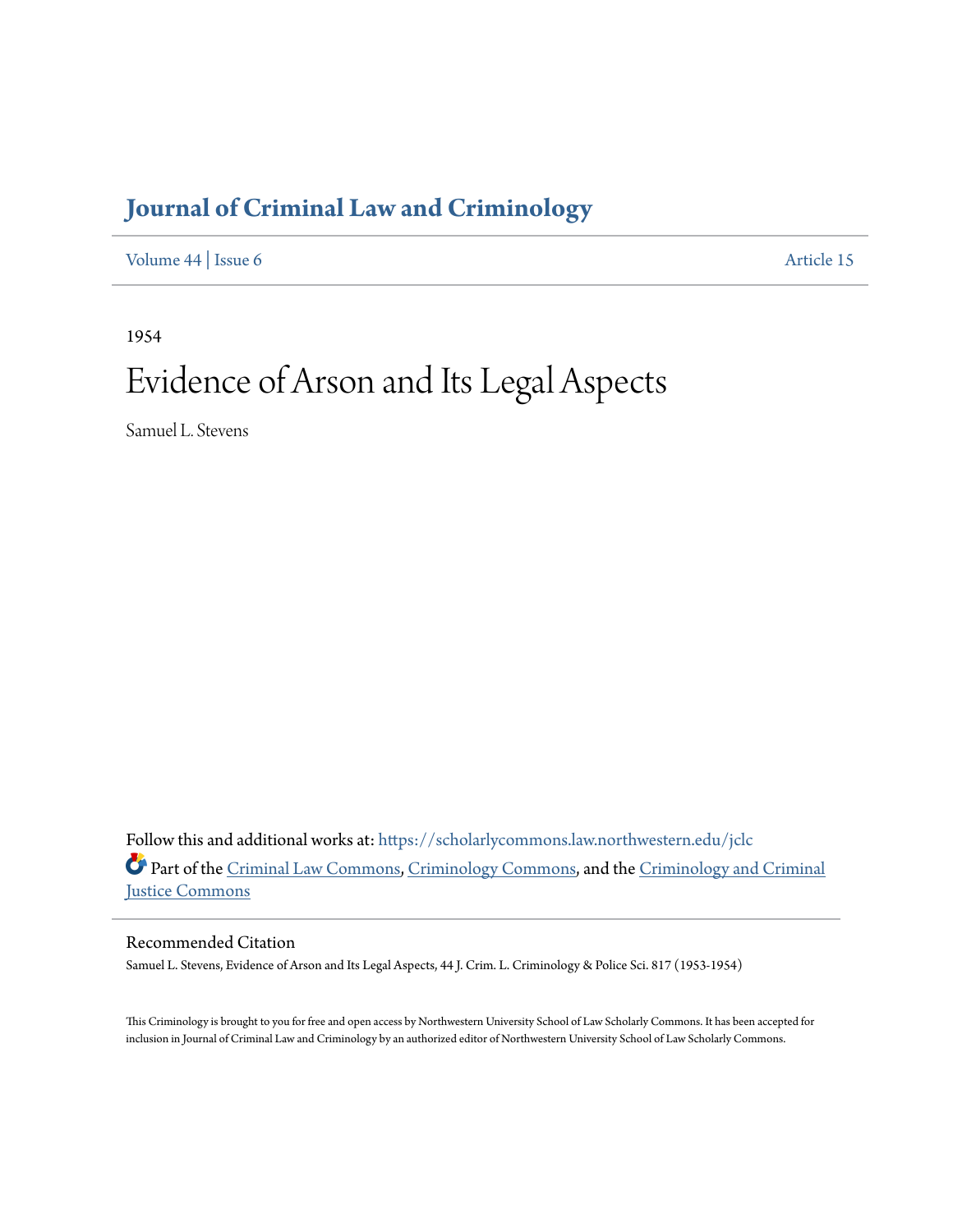## **EVIDENCE OF ARSON AND ITS LEGAL ASPECTS**

## **Samuel L. Stevens**

For the past 23 years the author has been a Special Agent for the National **Board of Fire Underwriters and is presently located in Jacksonville, Florida. He is a graduate of Mercer University in Macon, Georgia, where he received a degree in law. For five years he was in the active practice of law before undertaking his present work of arson investigation. This paper was presented at the 1953 Annual Seminar in Arson Detection Investigation, Purdue University.-EDITOR.**

It is the writer's considered opinion that an arson investigator should have a basic knowledge, or an understanding of evidence, what it means, and a knowledge of the basic legal aspects of arson. In other words the more an investigator knows about evidence and the law of evidence, the better qualified he is, and the more assistance he will be to a prosecuting attorney in bringing the guilty to justice.

To fully cover the evidential facts and their legal aspects would require volumes of textbooks and the codification of thousands of court decisions. Therefore, we will only refer to a few basic phases which pertain to the subject under discussion.

What is evidence? Evidence may be described as facts. Evidence when separated from all unrelated testimony becomes the truth described **by** a combination of statements or circumstances which logically arranged present the true facts. Therefore, the statements of true facts and the proving of the circumstances is what we must, under the ruling of the court, rely upon to establish or prove that a crime has been committed.

*Ownership.* Let us consider the basic testimony admissible in the prosecution of an arson case. Of course it is obvious that an arson case must be tried in the county or parish in which it occurred so that the jurisdiction of the court is not challenged. Next, there must be an ownership of a residence, a business building, a factory, a barn, a boat or plane, a forest, or some sort of personal property. This ownership must be proved **by** an individual, a partnership, a corporation, a city, a county or parish, a state, or a nation. Such ownership may be proved **by** testimony of the owner or owners themselves, or **by** legally recorded documents usually found in the public records of the county or parish in which the property is located. Ownership may also be proved **by** any person who has knowledge of it and occupation of the property. These methods have been consistently sustained **by** courts as being proper proof. In cases of ownership of personal property, unrecorded but authenticated bills of sale and contracts are admissible.

*Proof of Burning.* Next, there must be sufficient burning or damage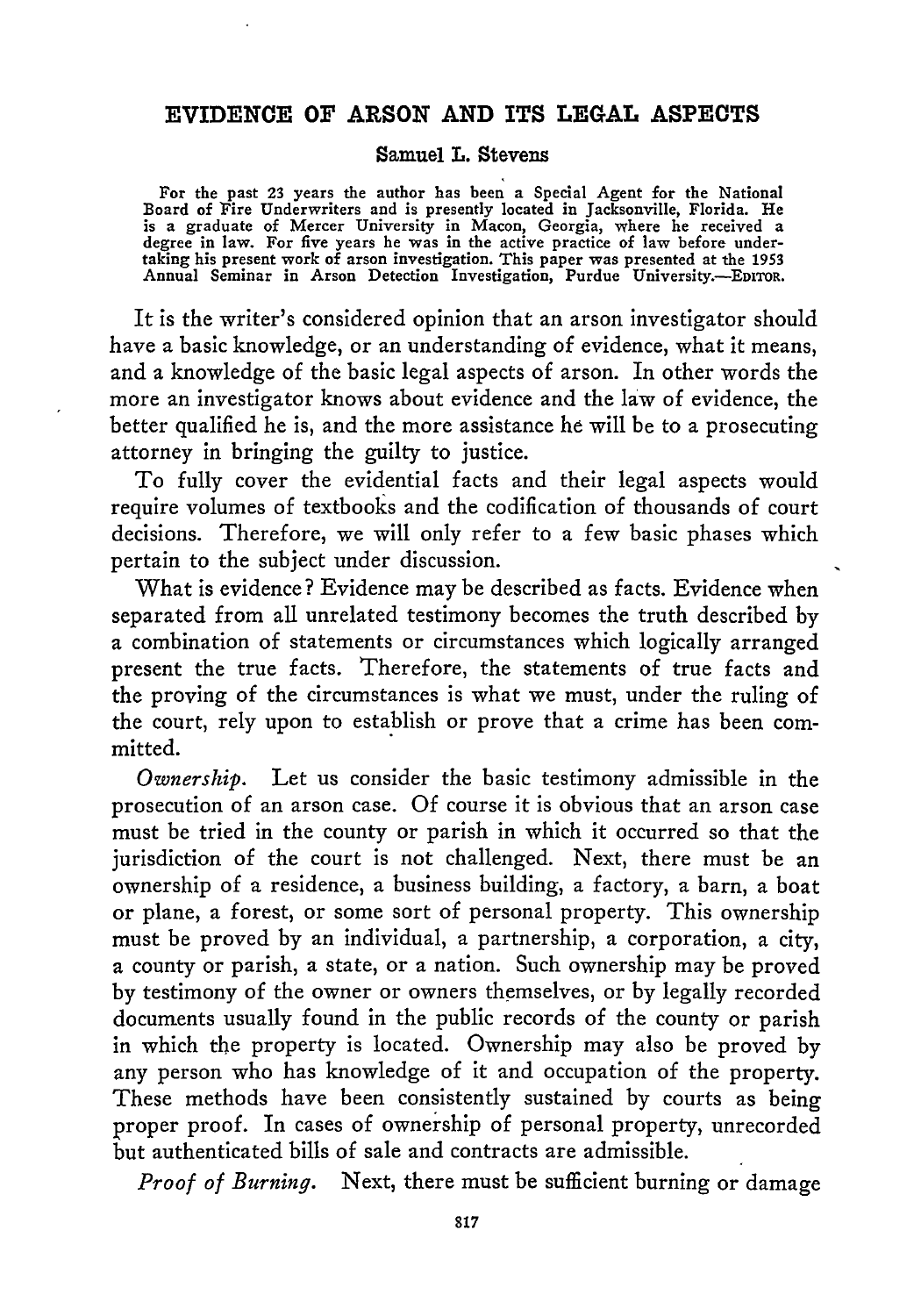to constitute arson, and the burning must be proven to be unlawful. There has been a lot of discussion as to how much burning was necessary. In this respect, a house is not burned, within the meaning of the accusation of arson, when it is merely scorched or smoked or discolored by heat. Little more is required. The offense may be committed as arson if any part of the wood be charred, if the fibre of the wood is destroyed, or its identity changed. All that is required is the actual ignition of any part, although there be no blaze, and although the structure may not be seriously injured. The circumstances may present a question for the jury to decide as to whether the injury is sufficient to constitute burning or whether the acts of the accused constitute merely attempted arson.

To establish that a building was unlawfully burned, various types of facts or evidence may be introduced. First, the eye-witness may testify that he saw the building actually burning, or that part of the wood was consumed. An easy way to prove in court that property has been burned is to take a charred board from the building so it may be shown to the jury in order that they may determine whether or not it has been burned. The presentation of a photograph may be introduced as evidence, showing the whole building or any part of it which may have been burned. This shows to a jury more clearly than words can describe what has happened in the course of a fire. There can be no substantial objection to the introduction of a map of the building and the surrounding condition if proper preliminary evidence proving its accuracy be introduced.

With reference to the establishment of whether or not a fire is arson or attempted arson is described in a specific Connecticut case where it was said: "To constitute burning it is only necessary that some portion of the dwelling, however small, be burned-that is that the fibre or structure of the wood be wasted or destroyed in part, that it be charred, as distinguished from being smoked or discolored."

The distinction between the burning of and setting fire to a building is so shadowy that some courts have denied its existence. Other courts have recognized that it is possible to set fire to certain property and yet by reason of the prompt extinction of the fire there may not be burning within the meaning of the law of arson. The Statutes of the State of Florida provide that one who sets fire to property "with intent to burn or with intent to destroy" is in effect committing acts which are considered as an attempt to commit the crime and should be considered as consummated arson.

In decisions of a Virginia Court it is said: "That it is certainly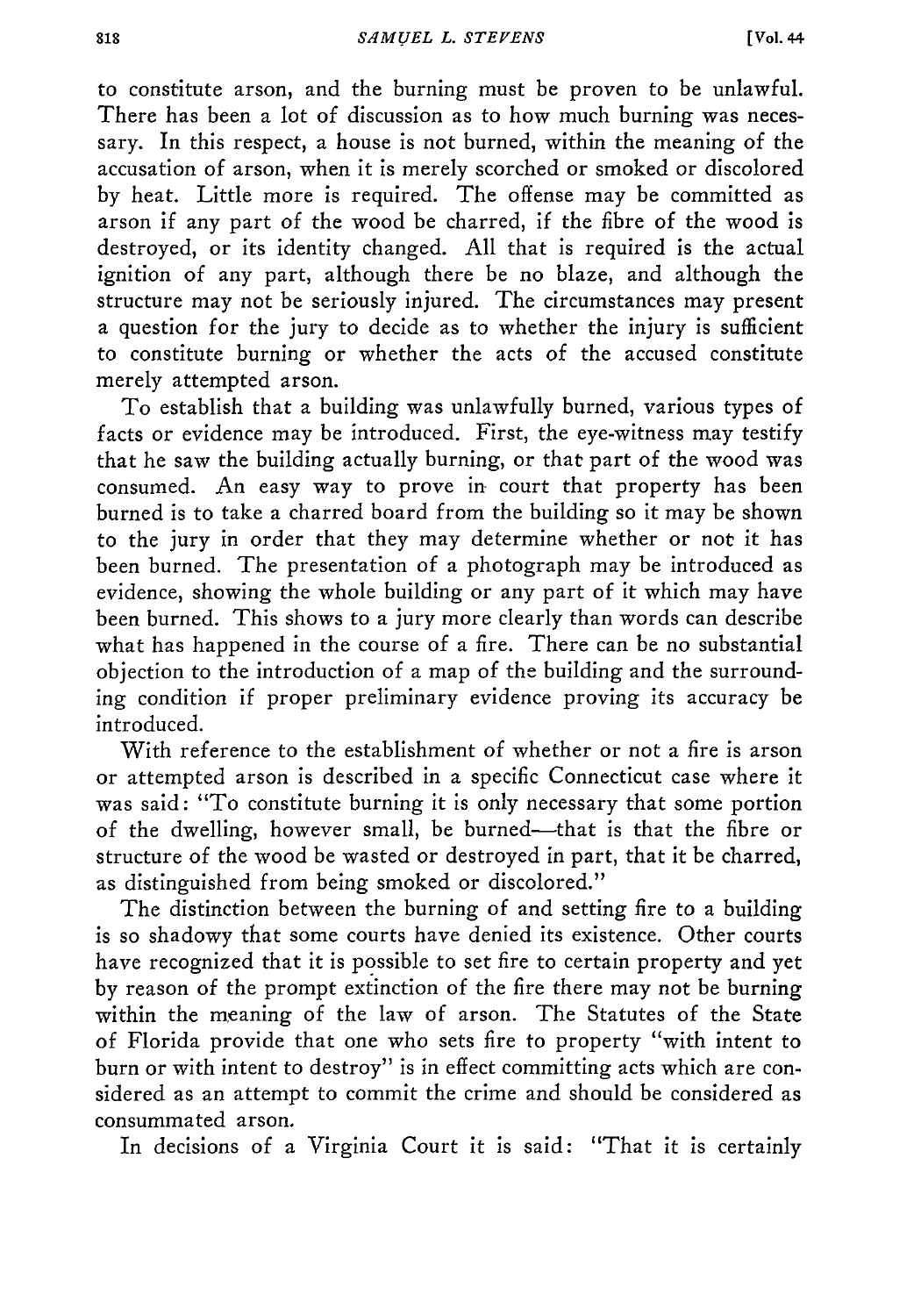possible to set fire to some articles which by the sudden extinction of the fire may change, by charring, even the material to which it has been applied so that the defendant may have done the act imputed and yet not burned it within the meaning of the act."

Then it must necessarily follow that the burning of the building has not been sufficient, even with the burning of personal property contained in the building, if no part of the structure is damaged. For a building to be burned it is essential that the flames from its contents be communicated to the building itself. It should be noted here that the Model Arson Law defines several degrees of arson. One of the lesser degrees refers to the burning of personal property. It is necessary to follow the same trend in proving this degree as in the others. Part of the fibre of the merchandise damaged must be destroyed to constitute arson.

There are various questions as to whether or not an explosion in or about a house can constitute arson. The law is very plain that when an explosion occurs and the house by reason of the explosion is charred, the fibre of the wood or other combustible materials being part of the building damaged, such explosion comes within the meaning of the Arson Statute. For example, if a person intends to unlawfully blow a building to pieces and from the explosion the building is charred or burned, it constitutes the crime of arson.

*The Corpus Delicti.* The burning of the building is not all that is required to prove the *corpus delicti.* You must go further to prove that the burning was caused by a criminal agency, or as the rule is sometimes expressed-the *corpus delicti* consists of two elements: (1) That the building in question burned; (2) That it burned as the result of the wilfull and criminal act of some person. Then, there must be some evidence from which the jury may conclude or feel sure beyond a reasonable doubt that the fire was of incendiary origin. This wilfull intent to burn may be proven in various ways. A case in point in Alabama stated "that every man is presumed to intend the natural, necessary, and even probable consequences of an act which he intentionally performs, hence an attempt may be proved from the attitude of the person". For instance, the courts say that "malice will be presumed from the deliberation of the act when it is proven that a fire is of incendiary origin." If combustible materials of any sort were carried into a building, which are not employed in the natural or usual course of use of the building, it naturally follows that the person who carried them into the building intended to use them for the unlawful purpose of setting the fire.

Intent may be proved by statements of the accused prior to the fire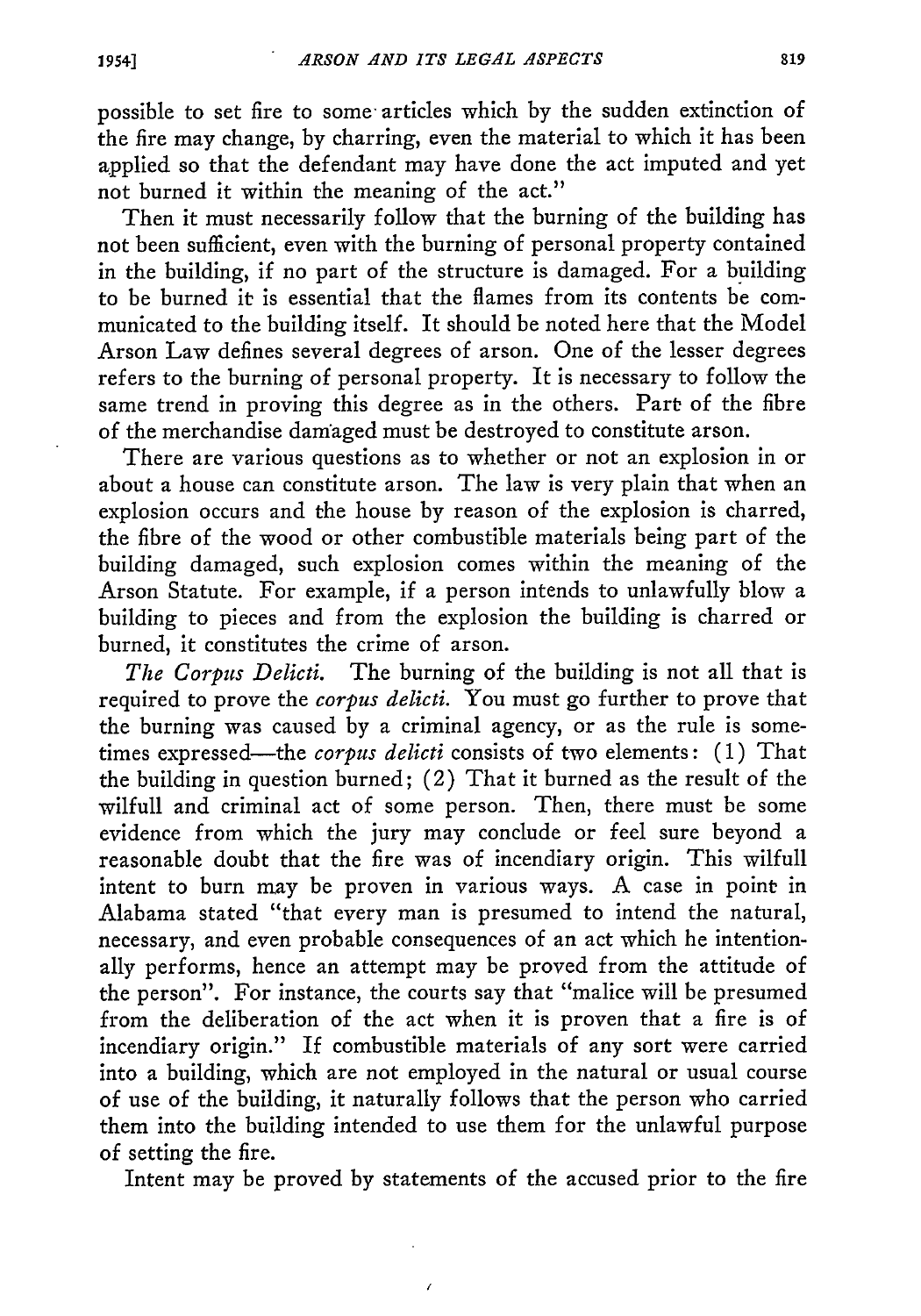or indeed after the fire. For instance he may have said "I am going to set the building on fire", or after the fire he may have said that he had set it.

The intent may be proved by establishing burglary or larceny as a motive for the crime, or it may be proved that excessive insurance had been placed on the building. In extreme cases it has been proven that a person set another fire to show a motive-therefore this motive may show an interest.

It may also be shown that a person has ill feeling or a grievance against another or that he has a grievance against two or more persons, and he commits crimes against them at substantially the same time. In using this sort of evidence to prove the intent, it is simply proving his entire course of conduct.

To show intent it is proper to introduce evidence that the purpose of a fire was to destroy evidence to cover up a previous crime committed by the accused.

It may also be shown that two persons were in a conspiracy to set the fire in question-or there may be the actual existence of a conspiracy among several persons.

Further, with reference to intent it may be shown on a specific arson case that the accused was the only person who had the opportunity to set the building on fire; that he was the only person who had a key or access to the burned building. Or, it may be proved that the accused is one of a limited few who had access to the building. Evidence may be brought in proving that others had no motive for setting the fire. Even some weight is properly attached to the fact that the accused was at the scene of the fire shortly before it was discovered and that no other persons were seen in the immediate vicinity.

The accused may have taken various steps in preparation for the crime. It may be proved that the only person who slept on the premises was put out or discharged shortly before the fire, or the owner may have served notice to a tenant to vacate the premises. In specific cases courts have held that the failure of an owner to give an explanation of his reason for evicting a tenant will give great weight to such evidence. The fact that he was not present when the crime was committed is no defense in some cases, as when the proof tends to show the perpetration of the crime through an accomplice.

It is often well to use negative proof to establish a condition. It might be proven that no other person could have set the fire; that it could not have been an accident because there was no lightning, no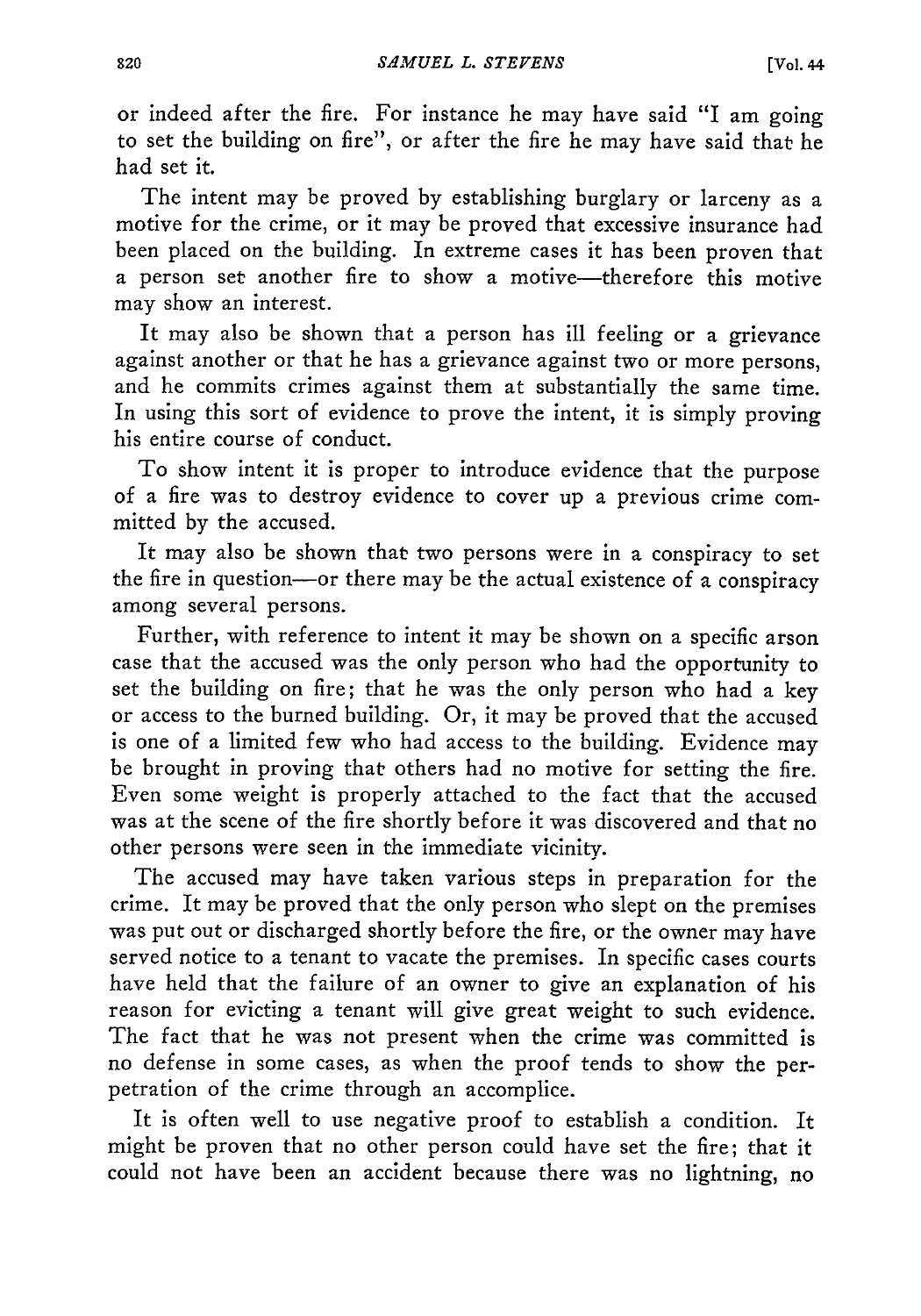electrical shortage, no debris or combustible matter, or many such other facts which disprove the accidental nature of the fire.

**All** preparations and acts of the accused within a reasonable time prior to the fire can be used to indicate the circumstances of guilt. This prior conduct and preparations must of course be relative to the fire. For instance, preparations made to cause or to spread the fire may be proved. Prior conduct indicating intention to defraud the insurors of the property is clearly relative as tending to show a motive for the crime. If openings have been made for the spread of the flames, it may be proved that the accused had the tools to make the openings. If cork stopples have been used to plug the sprinklers of a factory or building; it may be proved that the stopples were in a place which was accessible to the accused. If a fire was set **by** means of a trap or box peculiarly adapted for incendiary purposes, it may be shown that the accused had a workshop, or the facilities and ability to construct such a box.

The location of inflammable materials may be shown to indicate that the accused was in a position to have such materials prior to the fire. It may actually be shown that the accused has had inflammable materials which were used for setting the fire,' that soon after the fire his clothing carried an odor of inflammable materials, or, that shortly before the fire he secured matches or other means of starting a fife. It may be shown at the time of his arrest that such matches or a piece of cannel found on his person were identical with those found at the scene of the fire.

It may be shown that the defendant's children had borrowed matches from a neighbor which were similar to those found at the fire. This neighbor may have stated that she thought she may have furnished the matches which burned the building, and the defendant may have asked her not to say anything about it.

A container may be identified as having been in the possession of the accused and which container bore the odor of inflammable materials. It may be shown that a piece of paper rolled up as a stopper and bearing the odor of inflammable substance was found near the premises and that this piece of paper was torn from a magazine, book, or newspaper found on the accused's premises. The possession of those articles may be introduced, even if the members of the accused's family have possession of them.

It may be shown that the owner of the building secretly removed items of personal property just prior to the fire. The removal may have been done by an agent, but if it can be inferred from the circumstances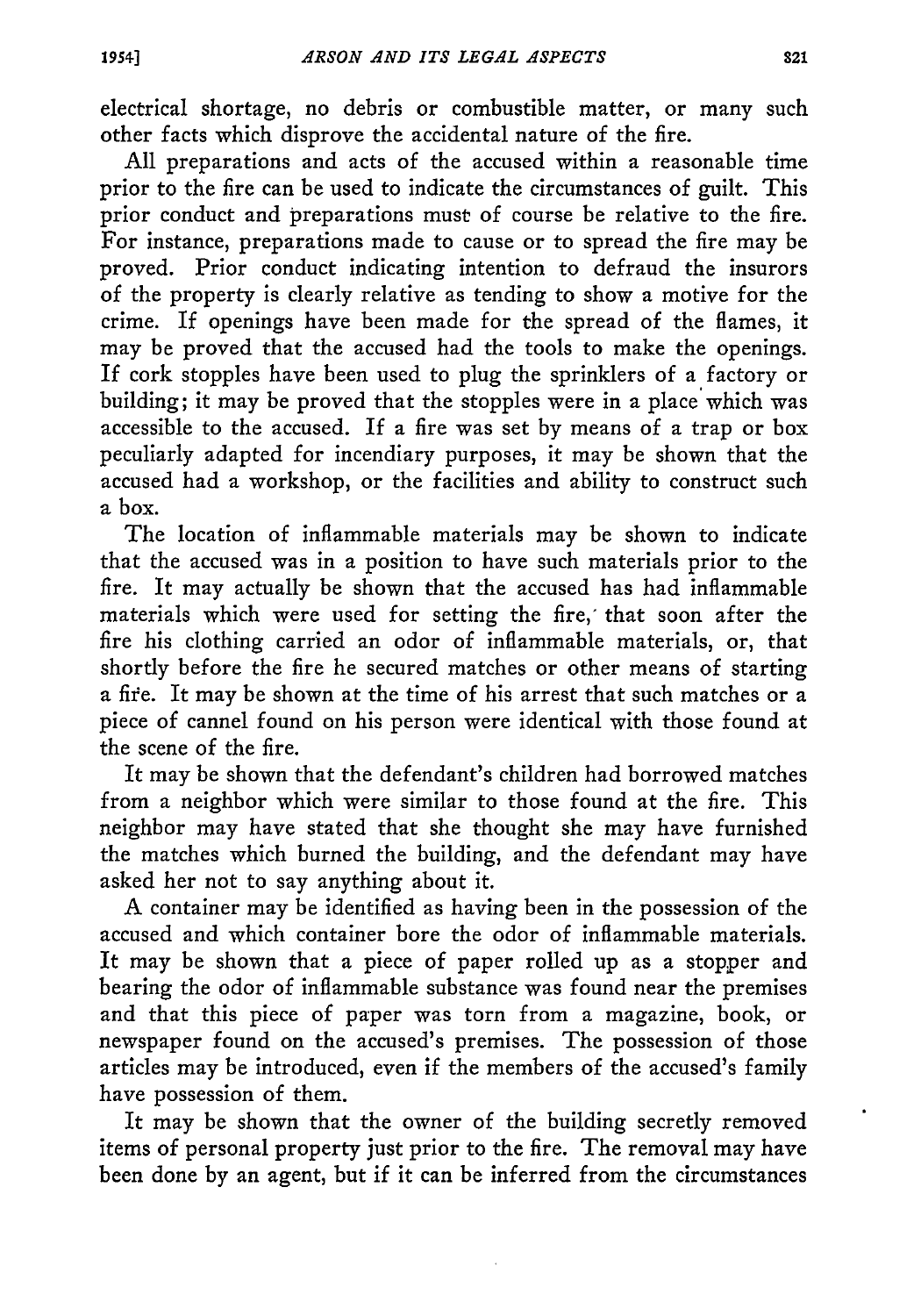that the accused had knowledge of the placing of the goods, the acts of another may thus be shown.

A witness may testify as to rubbish found in the yard near the burned building, which rubbish did not accumulate from the building. The use of the building may be shown. A fire inspector may testify that on prior occasions when he inspected the defendant's place of business he had not found accumulations of rubbish or trash. It is clearly competent for a witness for the prosecution to show that the fire was started by some contrivance or fire trap.

The entire conduct of the accused immediately before or at the time of the fire, or within a reasonable time after the fire, is admissable as testimony. It might be shown that the accused was absent from his home immediately prior to the fire and that he returned home late at night. It may be proved that he was in the immediate vicinity. His general feelings at the scene of the fire may be described. It may be shown that he exhibited no surprise or concern or that he made no effort to extinguish the flames. It may be shown that he made no effort to save any of the contents of the burning building. In short, any specific conduct before, during or after the fire, if related to the fire, may be pertinent. Circumstances occurring after the commission of an offense, which are relative and which tend to show in some degree the circumstances of guilt may be placed in evidence. It may be shown that he made false statements, calculated to deceive police or other officers investigating the fire. The fact that the defendant made contradictory explanations is an incriminating circumstance.

It may be shown that the evidence given by the accused in his preliminary examination is inconsistent with his prior or subsequent statements. Evidence of flight is permissable to show fear of consequences. It is competent to show by finger prints or by tracks on the earth, or by tracks of an automobile or truck that there was an approach to the building which was burned.

We have discussed the admissability of most of the facts generally encountered in proving that a fire is incendiary. Before a case of arson is complete, the "torch" must be identified either by an eye witness or strong circumstances.

*Admissions and Confessions.* Now let us consider admissions and confessions between which there has been drawn rather a dear distinction. If the accused admits his guilt of the crime with which he is charged, his statements amount to a confession. If, however, his statements do not of themselves show guilt but require proof of other facts in order to show guilt, they do not constitute a confession but are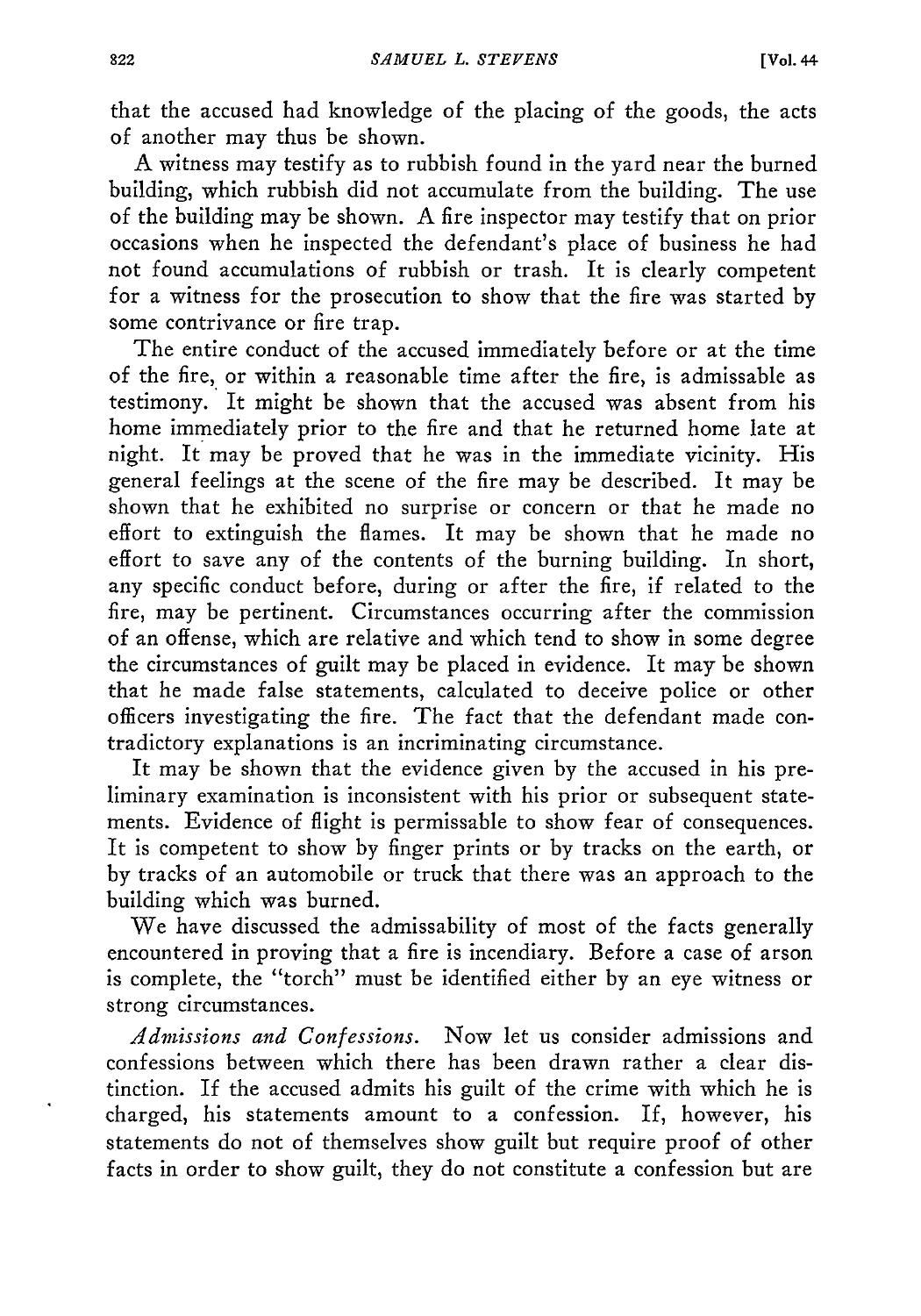classed as admission of facts. One is an acknowledgment of guilt-the other is in a sense a fact from which the jury may or may not infer guilt. Relevant statements made before, at the time of, or after the fire, are equally admissable if not too remote. For example, a threat made two years before the fire was admitted; in the contest as to the value of this evidence the court said: "When one threatens to do an injury to another and that or a similar injury afterwards happens, this furnishes grounds to presume that he who threatened the act was the perpetrator." *(State v. Anderson,* **193** N. Car. 253.)

The statements which have been made by the accused may be shown by the prosecution as evidence tending to prove any material fact. They may be used to show his whereabouts at the time of the fire, his opportunity to commit the crime, his preparation for starting the fire, the insurance carried by him on the property, the ownership of the burned building, his motive for the fire, his prior threats, his ill feeling toward the owner, his intent to burn the building, his employment of an accomplice, or the existence of a conspiracy to set the fire. They are received to show a consciousness of guilt on the part of the arsonist, his claim of alibi or the falsity of such claim, his interest in influencing the testimony of a witness, his theory of the origin of the fire, the untruthfulness of his testimony at the trial.

As a general rule, a confession is admissable only when it has been made with the free will of the accused. It cannot be one which has been induced by fear of harm or hope of benefit; "by the flattery of hope or the torture of fear" *(King v. State, 155* Ga. 707). No doubt the court had in mind that great instrument by which all men are held free and equal-that instrument which allows freedom of movement, the pursuit of happiness - the freedom of speech, and protects an individual to the exteht that he cannot be forced to testify against himself. The arson investigator must realize his job also includes the protection of the human rights of all witnesses as well as the accused, which are guaranteed to them by the Constitution of the United States.

It is also a general rule that a confession must be corroborated. A confession identifies the criminal but other evidence must be presented to show that in fact a crime has been committed; that the fire did not just occur but was of an incendiary nature. Until the incendiary nature is shown the presumption of innocence remains with the accused. Hence, one cannot be convicted of the crime of arson, although he has freely made a complete confession admitting the act, unless there is presented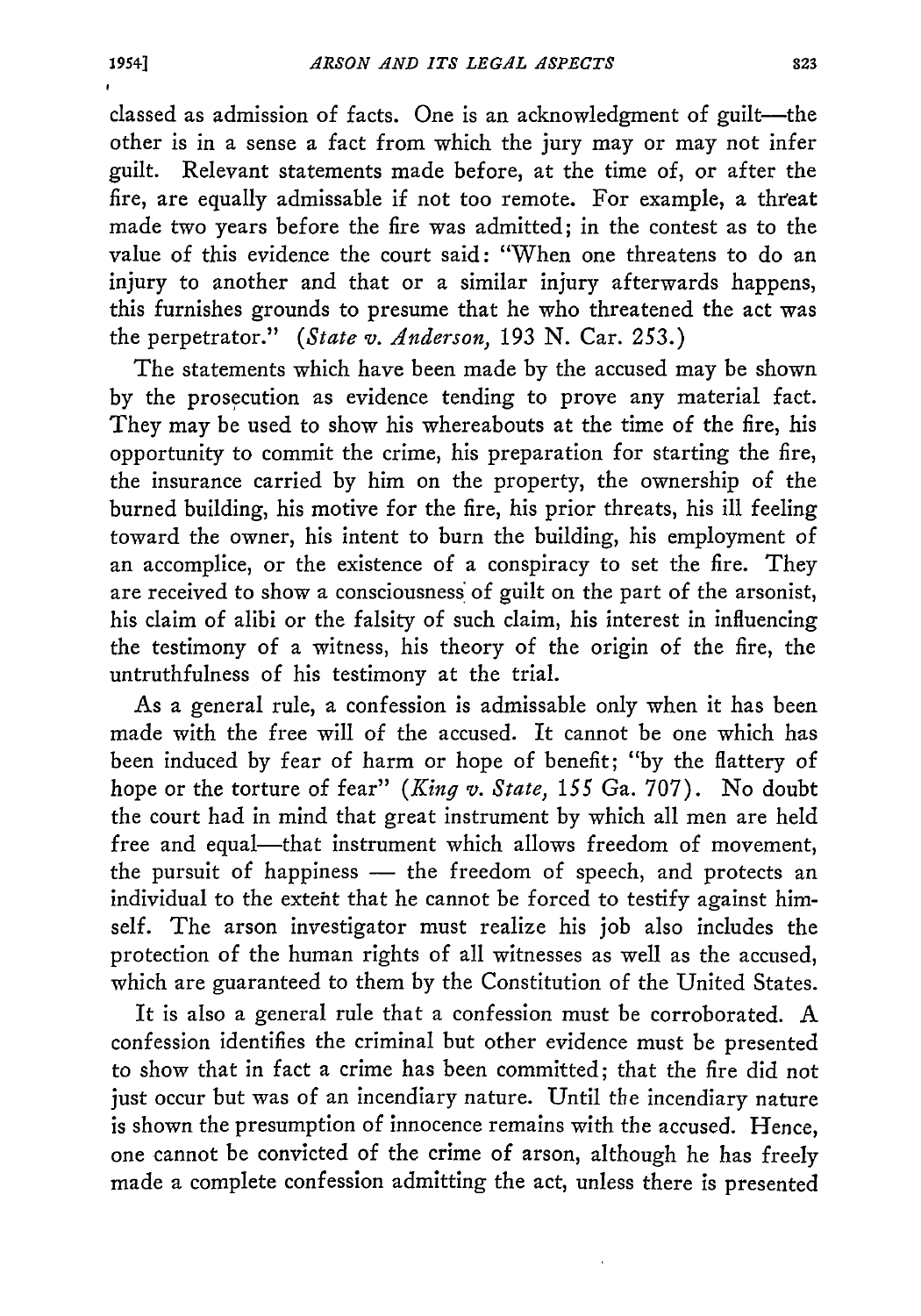independent evidence indicating that the fire was of incendiary rather than of accidental or providential origin. The above rule of proving *corpus delicti* refers only the consummated crimes and not to attempts to commit arson.

*Alibi.* An alibi is the chief defense in many arson cases. In some states a defendant offering an alibi is required to show facts and circumstances to support his alibi, sufficient to create in the minds of a jury a reasonable doubt as to the truth of the charge against him. In other states evidence offered by the defendant to show his absence from the scene of the fire does not change the burden of proof and the prosecution must show the guilt of the accused beyond a reasonable doubt, the evidence of the alibi to be considered with the evidence in the case. Hence the arson investigator must be an alibi buster.

*Circumstantial Evidence.* Of course if in all cases an eye witness could be found, it would make easy conclusions in arson cases. In most cases the State must rely on circumstantial evidence. Circumstantial evidence may be divided into two groups. Such evidence may be compared with a chain, which by the number and strength of its links may furnish adequate proof of guilt, but which is no stronger than its weakest link, or it may be likened to a rope or cable composed of different strands and the vitality of which depends on the aggregate strength of the strands which is only partially affected by a weak element. The chain is composed of *interdependent* links; the rope or cable is built up by *independent* strands which are bound together. If one essential link in the chain is missing, the evidence may be insufficient to justify guilt; a defective strand in the rope may weaken the case, but it may nevertheless remain sufficiently strong to sustain a conviction.

Credit for this analysis of circumstantial evidence is found in a North Carolina case *(State v. Shines,* 125 NC 730). Arson is one of those crimes of secret preparation, most often committed at night, and it is very seldom an eye witness can be found who observed the setting of the fire. The very nature of the crime is such that it becomes necessary for the investigator to pick up the scattered links of chain and weld them together; or to gather up the strands of rope and weave them together so that a solid chain or the full length of rope would bind the accused.

*Special Defenses.* Perhaps this would be a proper climax for this paper; yet we find there are those who set fires who are legally insane, who do not know the difference between right and wrong. In establishing the prevailing rule on these mental cases the court states: "There is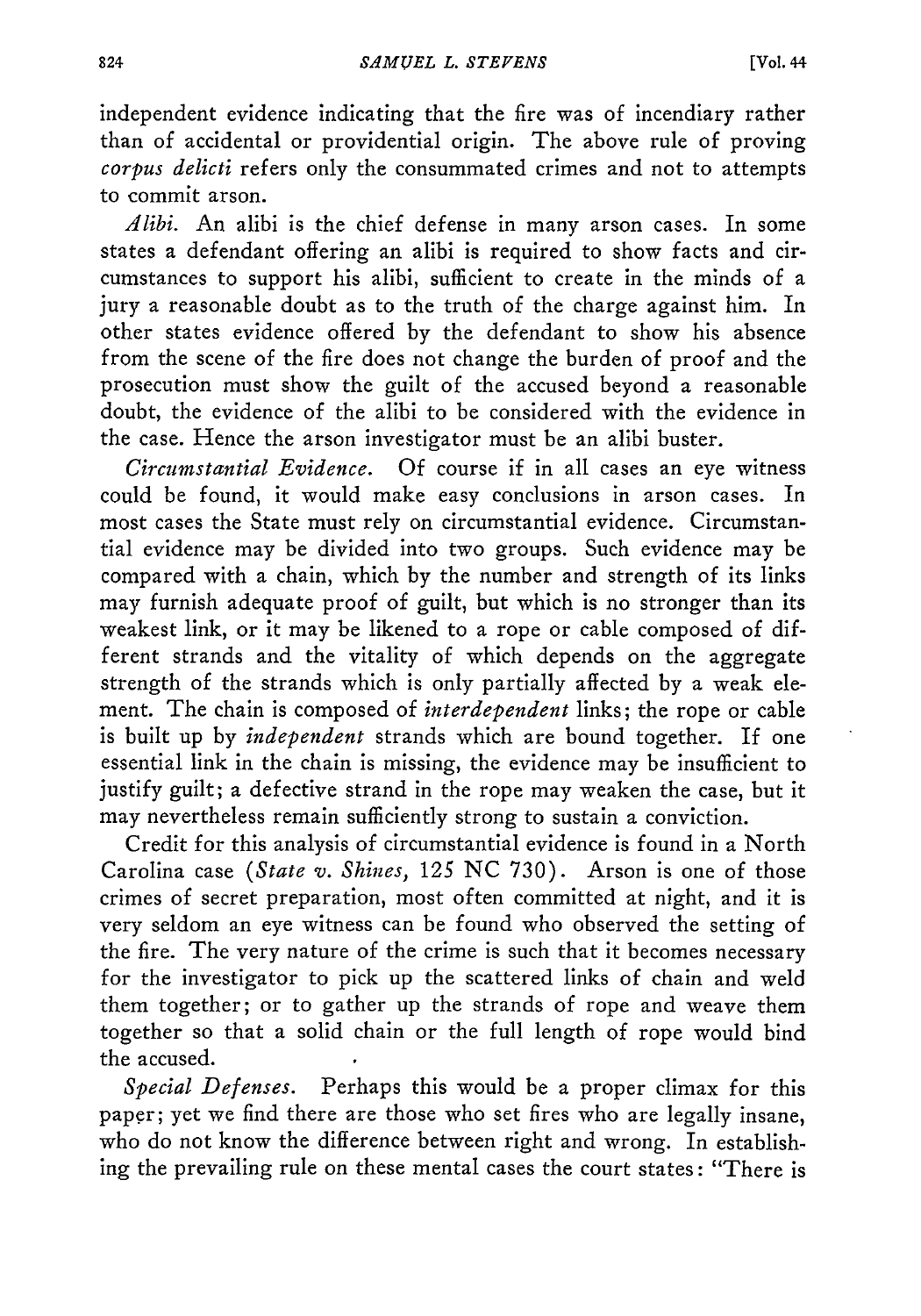no criminal responsibility where, at the time of committing of the act the accused was laboring under such defect of reason from disease of the mind as not to know the nature and quality of the act he was doing was wrong." If testimony is offered by the accused that he is insane, the burden is on the State to satisfy the jury that he was sane at the time he committed the crime.

There are those called Pyromaniacs who have an irresistible impulse to start fires. They are mentally ill but not always insane. In a sense he knows right from wrong, but his irrestible impulse is not a defense. He may be prosecuted for arson.

There are a great many arson cases committed by children under fourteen years of age. The general rule is that children between the ages of seven and fourteen are presumed to be incapable of committing a crime of arson. However, there may be evidence showing that the child in a particular case had a mental capacity to distinguish good from evil and by doing so secure a conviction. The prosecution has the burden of showing his mental capacity beyond a reasonable doubt but not beyond "doubt and contradiction" *(Benbow v. State,* 128 Ala. **1).**

Often the defense of intoxication is used. As a general rule voluntary intoxication is no excuse for the commission of the crime of arson. However, in some states courts have ruled that if a person has become so drunk that he does not know what he is doing, he is not capable of knowing that he set a property on fire, he becomes irresponsible. This question is usually submitted to a jury under some statutes where intent is an element of the offense; the intoxication of the accused may be considered in determining whether he had formed the statutory intent. Evidence of but slight intoxication does not require the submission of the question to a jury.

The defense of entrapment does not arise when public officials are informed that the crime is to be committed and they keep themselves concealed and permit the accused to start the blaze before they arrest him. An interesting case where the defendants set up the defense of instigation and entrapment occurred in California. The facts briefly are:  $A$ , the owner of a dwelling, needed money and decided to burn his house so that he could collect the insurance. He talked about it to *B,* who suggested that he procure *C,* who made a profession of setting fires to do the job. The owner thereafter discussed what had transpired with a friend, who advised him that he had better report the matter to the authorities. The owner thereupon informed the local fire chief, who in turn took the matter up with the police officials, and together